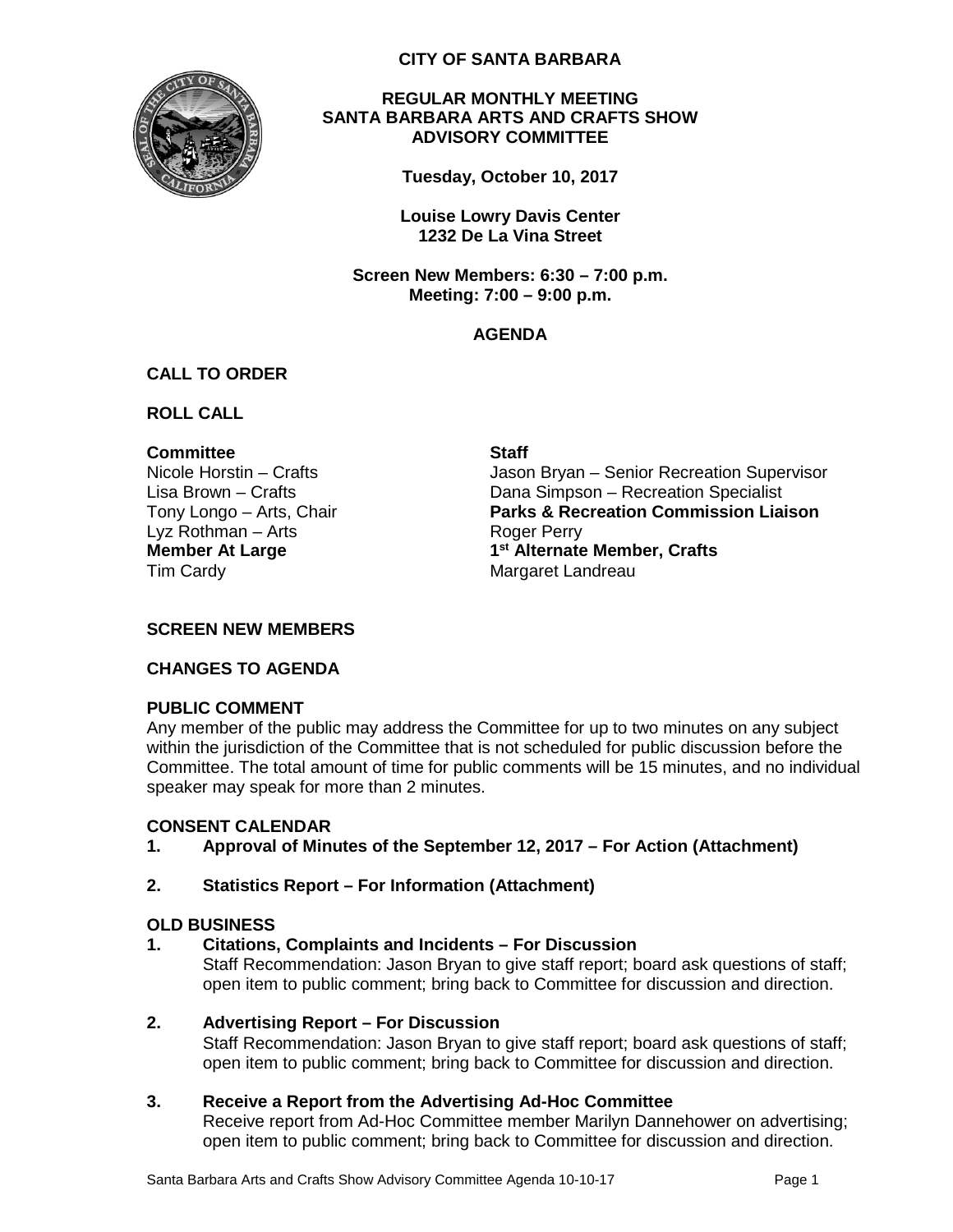### **4. Bridge Replacement Project Updates – For Discussion**

Staff Recommendation: Jason Bryan to give update on the status of the bridge replacement project; open item to public comment; bring back to Committee for discussion and direction.

**5. Review Recommendation to Reinstate the Rain Out Day Make-Up Rule Without an Expiration Date – For Information**

A ballot needs to be created and distributed to determine if 2/3 of the show support this change to the Municipal Code. Staff Recommendation: Jason Bryan to give staff report; open item to public comment; bring back to Committee for discussion and direction.

**6. Discuss General Accommodation for ADA-Approved Members Regarding Space Claiming Process – For Discussion** 

Staff Recommendation: Jason Bryan to give staff report; board ask questions of staff; open item to public comment; bring back to Committee for discussion and direction.

### **NEW BUSINESS**

**1. Staff to notify members if Casa Las Palmas parking lot will be inaccessible.** Staff Recommendation: Jason Bryan to give staff report; board ask questions of staff; open item to public comment; bring back to Committee for discussion and direction.

### **2. Review Requests for Accommodation – For Action**

Staff Recommendation: Jason Bryan to give staff report; board ask questions of staff; open item to public comment; bring back to Committee for discussion and direction.

- **a.** Review assignment of space 98-100 to Steven Pate.
- **b.** Review assignment of space to Charlene Kraft.
- **c.** Review temporary accommodation request for Necia Cardona.
- **d.** Review the sharing of the space of Mette Julian with Charlotte Barnard or Christopher Bojorquez.
- **e.** Review space sharing request from Leah Homem.
- **f.** Review space sharing request from Margaret Landreau.
- **g.** Review temporary handicap status for Leah Homem.
- **3. Consider Beginning Registration on SignUpGenius at 10:45 AM for Members with ADA Status for Holiday/Saturday Shows – For Discussion**

Staff Recommendation: Jason Bryan to give staff report; board ask questions of staff; open item to public comment; bring back to Committee for discussion and direction.

## **4. Discuss reinstatement of quarterly payment option – For Discussion**

Staff Recommendation: Jason Bryan to give staff report; board ask questions of staff; open item to public comment; bring back to Committee for discussion and direction.

### **5. Review Process and Policies for Youth Members – For Discussion**

Staff Recommendation: Jason Bryan to give staff report; board ask questions of staff; open item to public comment; bring back to Committee for discussion and direction.

### **6. Discuss Rule Enforcement – For Discussion**

Staff Recommendation: Jason Bryan to give staff report; board ask questions of staff; open item to public comment; bring back to Committee for discussion and direction.

### **7. Discuss Safety Issues Near the Show – For Discussion**

Staff Recommendation: Jason Bryan to give staff report; board ask questions of staff; open item to public comment; bring back to Committee for discussion and direction.

- **a.** Complaints regarding illegal activity.
- **b.** Issues with bicycles, skateboards and rental vehicles in the area.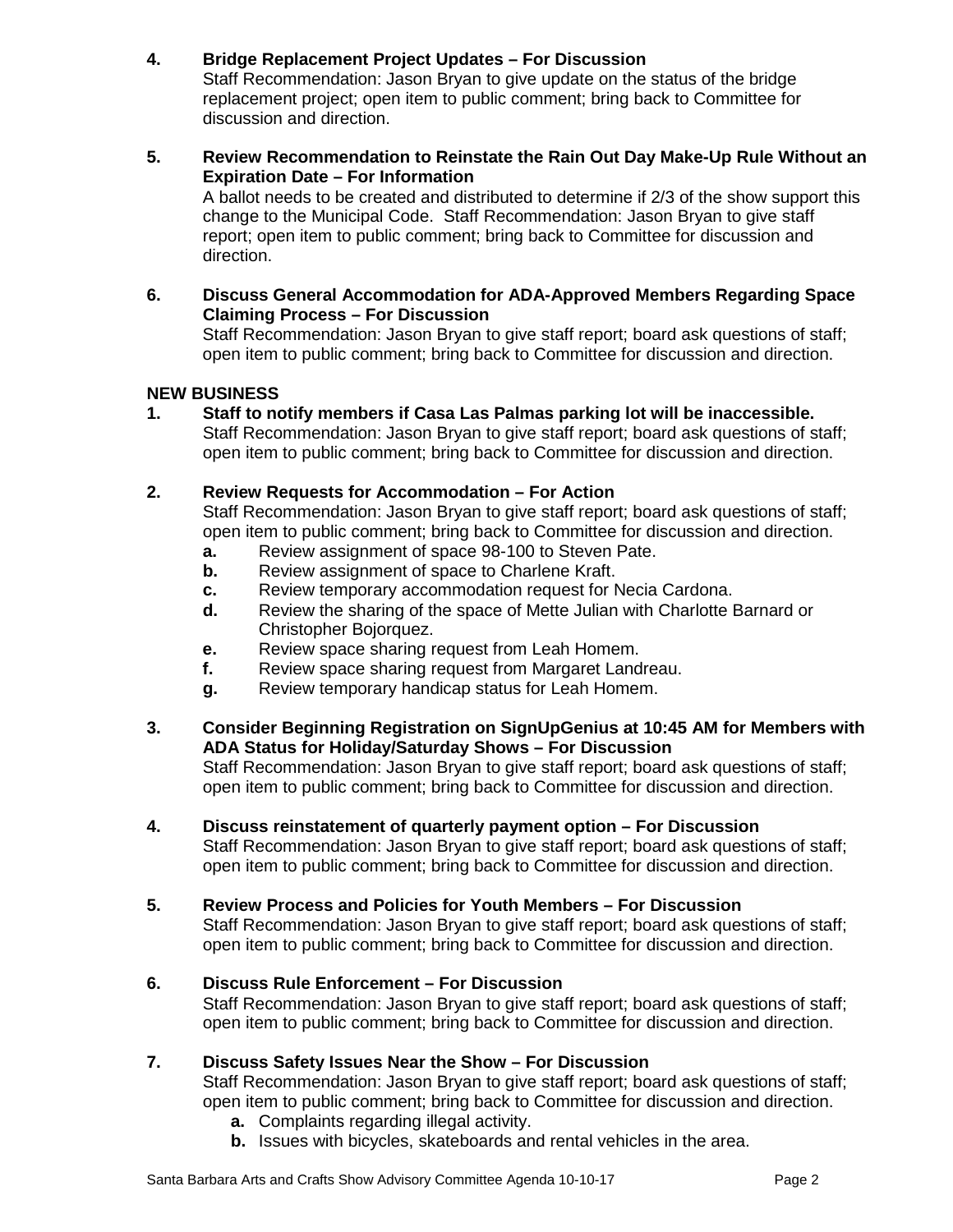### **STAFF REPORTS**

- **1. General Correspondence – For Discussion**
	- **a.** Email from Marilyn Loperfido regarding library display case.
	- **b.** Email from Marilyn Loperfido regarding grant opportunity.
	- **c.** Email from Staff regarding call for artists.

#### **ITEMS FOR November 14, 2017 MEETING**

#### **ADJOURNMENT**

**REPORTS:** Copies of documents relating to agenda items are available for review at the Santa Barbara Arts and Crafts Show Office, 100 East Carrillo Street, during normal business hours. Please note that emailed meeting packets may not include some exhibits. Materials related to an item on this agenda submitted to the Santa Barbara Arts and Crafts Show Advisory Committee after distribution of the agenda packet are available for public inspection in the

Santa Barbara Arts and Crafts Show Office located at 100 East Carrillo Street, during normal business hours.

**AMERICANS WITH DISABILITIES ACT:** If you need auxiliary aids or services or staff assistance to attend or participate in this meeting, please contact Jason Bryan at 805-560-7550. If possible, notification at least 48 hours prior to the meeting will usually enable the City to make reasonable arrangements. Specialized services, such as sign language interpretation or documents in Braille, may require additional lead time to arrange.

| <b>Next Regular Meeting:</b> | <b>Louise Lowry Davis Center</b> |
|------------------------------|----------------------------------|
|                              | Tuesday November 14, 2017        |